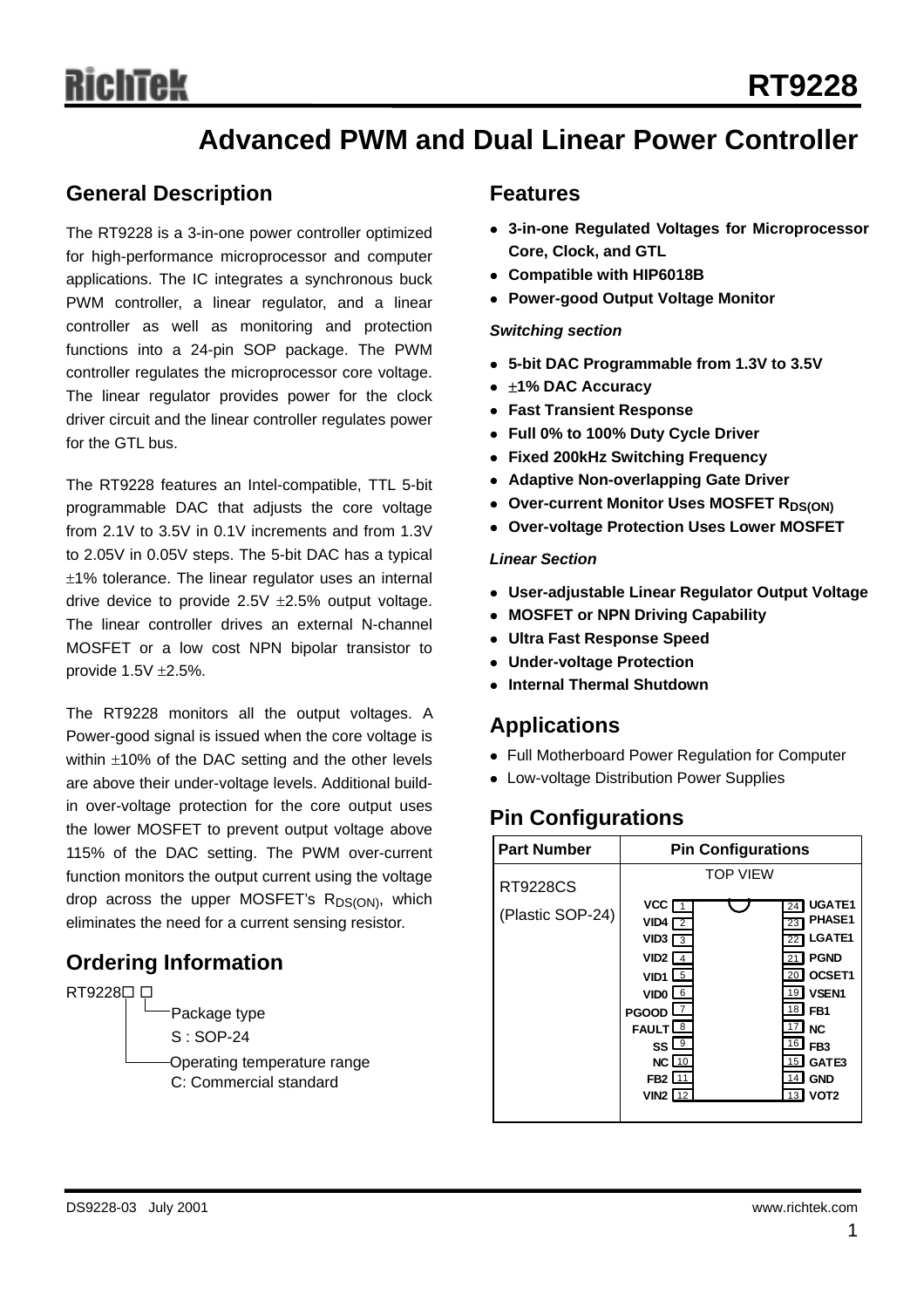## **Absolute Maximum Ratings**

| • Package Thermal Resistance |  |
|------------------------------|--|
|                              |  |

## **Recommended Operating Conditions**

#### **CAUTION:**

Stresses beyond the ratings specified in "Absolute Maximum Ratings" may cause permanent damage to the device. This is a stress only rating and operation of the device at these or any other conditions above those indicated in the operational sections of this specification is not implied.

## **Electrical Characteristics**

( $V_{CC}$  = 12V, PGND = 0V, T<sub>A</sub> = 25°C, unless otherwise specified)

| <b>Parameter</b>                    | Symbol         | <b>Test Conditions</b>                   |     | <b>Typ</b>               | <b>Max</b> | <b>Units</b> |  |  |
|-------------------------------------|----------------|------------------------------------------|-----|--------------------------|------------|--------------|--|--|
| <b>VCC Supply Current</b>           |                |                                          |     |                          |            |              |  |  |
| Nominal Supply Current              | Icc            | UGATE1, GATE3, LGATE1,<br>and VOUT2 Open |     | 10                       |            | mA           |  |  |
| <b>Power-On Reset</b>               |                |                                          |     |                          |            |              |  |  |
| <b>VCC Rising Threshold</b>         |                | $V_{OCSET1} = 4.5V$                      |     | --                       | 9.5        | $\vee$       |  |  |
| <b>VCC Falling Threshold</b>        |                | $V_{OCSET1} = 4.5V$                      |     | $\overline{\phantom{a}}$ | 9          | V            |  |  |
| Rising VIN2 Under-voltage Threshold |                |                                          | --  | 2.8                      | $- -$      | $\vee$       |  |  |
| VIN2 Under-voltage Hysteresis       |                |                                          | --  | 0.5                      |            | V            |  |  |
| Rising VOCSET1 Threshold            |                |                                          | --  | 1.25                     | --         | V            |  |  |
| <b>Oscillator</b>                   |                |                                          |     |                          |            |              |  |  |
| <b>Free Running Frequency</b>       |                |                                          | 180 | 200                      | 225        | <b>kHz</b>   |  |  |
| Ramp Amplitude                      | $\Delta V$ OSC |                                          | --  | 1.9                      | $- -$      | $V_{P-P}$    |  |  |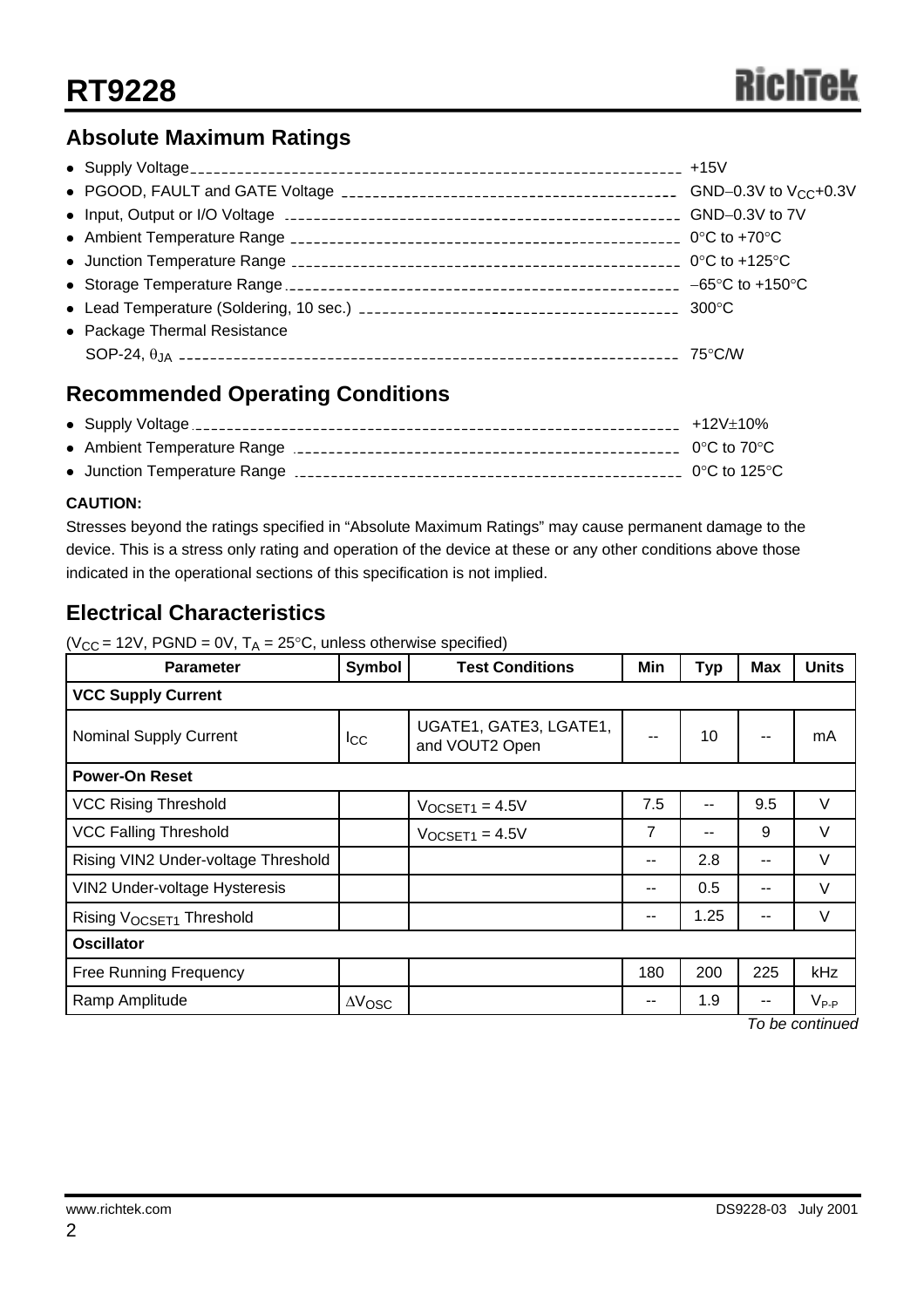# **RichTek**

| <b>Symbol</b><br><b>Parameter</b>           |                     | <b>Test Conditions</b>                  | Min    | <b>Typ</b>     | Max                      | <b>Units</b> |  |
|---------------------------------------------|---------------------|-----------------------------------------|--------|----------------|--------------------------|--------------|--|
| <b>Reference and DAC</b>                    |                     |                                         |        |                |                          |              |  |
| DAC (VID0-VID4) Input Low Voltage           |                     |                                         |        | $\overline{a}$ | 0.8                      | $\vee$       |  |
| DAC (VID0-VID4) Input High Voltage          |                     |                                         |        | --             | --                       | V            |  |
| <b>DACOUT Voltage Accuracy</b>              |                     | $DACOUT = 2.05 ~ 3.50V$                 | $-1$   | --             | 1                        | %            |  |
| <b>DACOUT Voltage Accuracy</b>              |                     | $DACOUT = 1.30 - 2.00V$                 | $-1%$  | --             | 20mV                     |              |  |
| Reference Voltage (Pin FB2 and FB3)         | VREF                |                                         | 1.240  | 1.265          | 1.290                    | $\vee$       |  |
| <b>Linear Regulator</b>                     |                     |                                         |        |                |                          |              |  |
| Regulation                                  |                     | $10mA < I$ <sub>VOUT2</sub> < 150mA     | $-2.5$ | --             | 2.5                      | %            |  |
| Under-voltage Level                         |                     | FB2 Rising                              | --     | 75             | 87                       | %            |  |
| Under-voltage Hysteresis                    |                     |                                         | --     | 100            | --                       | mV           |  |
| <b>Over-current Protection</b>              | $I_{OVP}$           |                                         | 180    | 230            | --                       | mA           |  |
| Over-current Protection During Start-up     |                     |                                         | --     | 700            | --                       | mA           |  |
| <b>Linear Controller</b>                    |                     |                                         |        |                |                          |              |  |
| Regulation                                  |                     | $VSEN3 = GATE3$<br>$0 < I$ GATE3 < 20mA | $-2.5$ | $-$            | 2.5                      | %            |  |
| Under-voltage Level                         |                     | FB3 Rising                              | $-$    | 75             | 87                       | %            |  |
| Under-voltage Hysteresis                    |                     |                                         | --     | 100            | --                       | mV           |  |
| <b>Output Drive Current</b>                 |                     | $VIN2 - VOUT3 > 1.5V$                   | 20     | 40             | --                       | mA           |  |
| <b>PWM Controller Error Amplifier</b>       |                     |                                         |        |                |                          |              |  |
| DC Gain                                     |                     |                                         | --     | 65             | --                       | dB           |  |
| <b>PWM Controller Gate Driver</b>           |                     |                                         |        |                |                          |              |  |
| <b>UGATE Source</b>                         | RUGATE1             | $VCC = 12V$<br>$VCC - VUGATE1 = 1V$     | --     | 3              | $\overline{7}$           | Ω            |  |
| <b>UGATE Sink</b>                           | RUGATE <sub>1</sub> | $VUGATE1 = 1V$                          | --     | 3              | $\overline{7}$           | Ω            |  |
| <b>LGATE Source</b>                         | ILGATE1             | $VCC = 12V$<br>$V_{LGATE1} = 2V$        | --     | 1              | --                       | Α            |  |
| <b>LGATE Sink</b>                           | RLGATE1             | $V_{LGATE1} = 1V$                       | --     | $\overline{2}$ | 6                        | $\Omega$     |  |
| <b>Protection</b>                           |                     |                                         |        |                |                          |              |  |
| V <sub>OUT1</sub> Over-voltage Trip         |                     | <b>VSEN1 Rising</b>                     | 112    | 115            | 120                      | %            |  |
| <b>FAULT Souring Current</b>                | $I_{OVP}$           | $V_{FAULT} = 8V$                        | 10     | 14             | --                       | mA           |  |
| <b>OCSET1 Current Source</b>                | <b>I</b> OCSET      | $V_{OCSET1} = 4.5V$                     | 170    | 200            | 230                      | μA           |  |
| Soft-start Current                          | Iss                 | $V_{SS} = 1V$                           |        | 11             | $\overline{\phantom{m}}$ | μA           |  |
| <b>Power Good</b>                           |                     |                                         |        |                |                          |              |  |
| VOUT1 Upper Threshold                       | <b>VSEN1 Rising</b> |                                         | 108    | --             | 112                      | %            |  |
| V <sub>OUT1</sub> Under Voltage             |                     | <b>VSEN1 Rising</b>                     |        | --             | 95                       | %            |  |
| V <sub>OUT1</sub> Hysteresis (VSEN1/DACOUT) |                     | <b>Upper/Lower Threshold</b>            | --     | $\overline{2}$ | --                       | %            |  |
| PGOOD Voltage Low                           | $I_{PGOOD} = -4mA$  |                                         | --     | --             | 0.5                      | V            |  |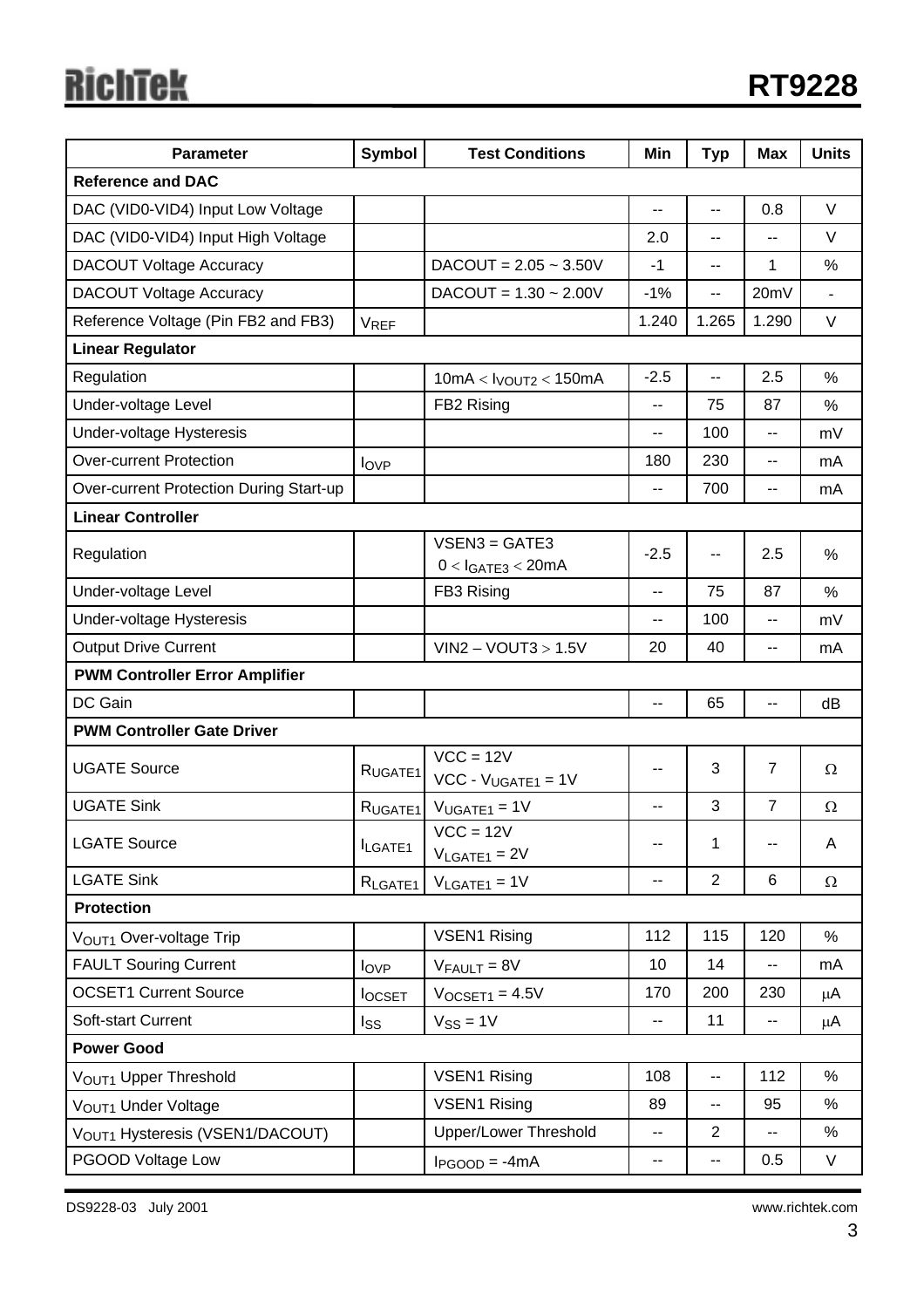## **Function Block Diagram**



## **Functional Pin Description**

#### **VCC (Pin 1)**

Provide a 12V bias supply for the IC to this pin. This pin also provides the gate bias charge for all the MOSFETs controlled by the IC.

**VID0, VID1, VID2, VID3, VID4 (Pin 6, 5, 4, 3, and 2)** VID0~4 are the input pins to the 5-bit DAC. The states of these five pins program the internal voltage reference, DACOUT. The level of DACOUT sets the core converter output voltage. It also sets the core PGOOD and OVP thresholds. Table 1 specifies the DACOUT voltage of 32 combinations of VID levels.

#### **PGOOD (Pin 7)**

PGOOD is an open collector output used to indicate the status of the output voltage. This pin is pulled low when the core output is not within  $\pm 10\%$  of the

DACOUT reference voltage and the other outputs are below their under-voltage thresholds.

The PGOOD output is open for '11111' VID codes that inhibit operation. See table 1.

#### **FAULT (Pin 8)**

This pin is low during normal operation, but it is pulled to about 8V ( $V_{CC}$  = 12V) in the event of an over-voltage or over-current condition.

#### **SS (Pin 9)**

Connect a capacitor from this pin to ground. This capacitor, along with an internal  $11\mu$ A (V<sub>SS</sub>>1V) current source, sets the soft-start interval of the converter.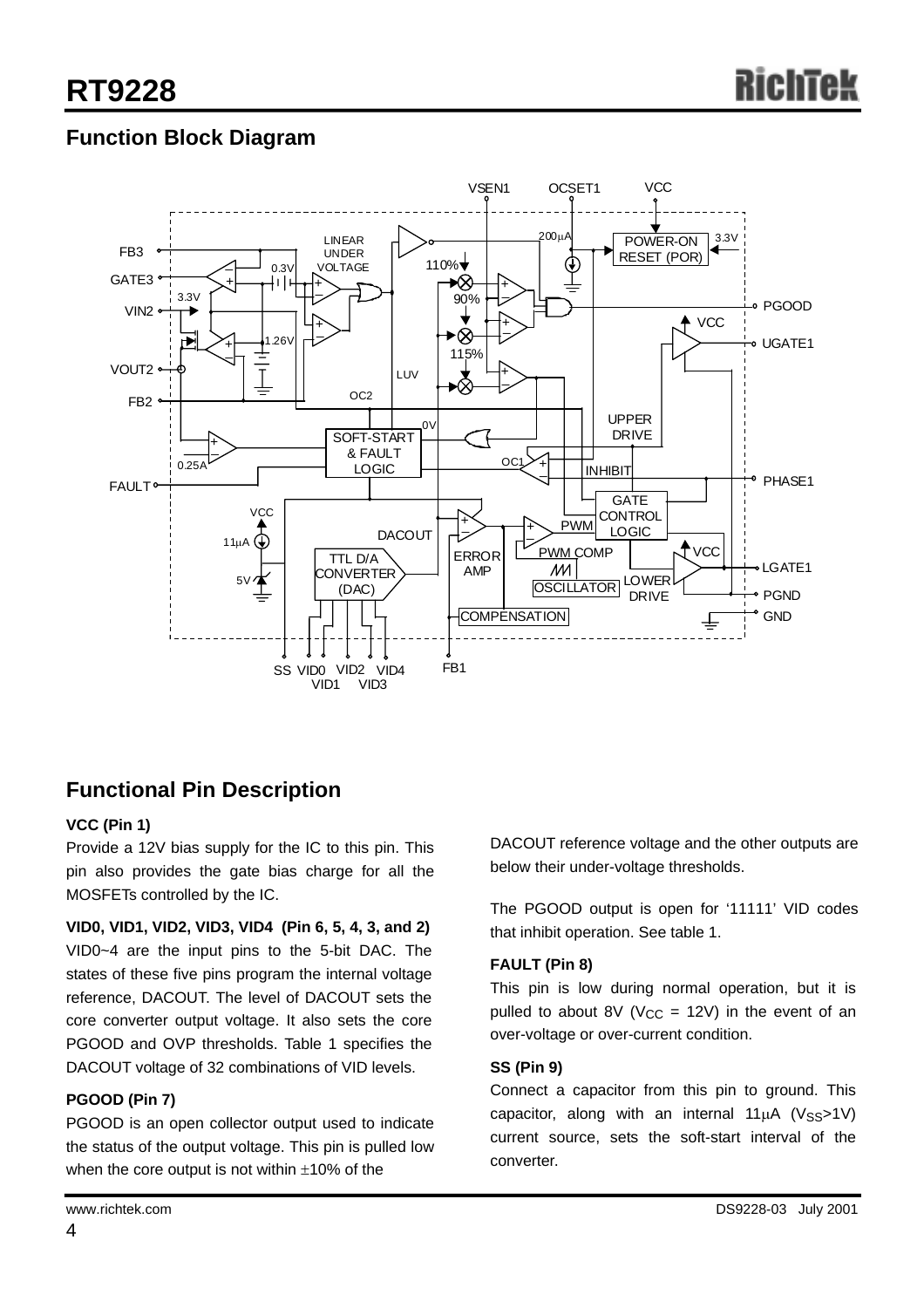#### **FB2 (Pin 11)**

Connect this pin to a resistor divider to set the linear regulator output voltage. VIN2 (Pin 12) this pin supplies power to the internal regulator. Connect this pin to a suitable 3.3V source.

Additionally, this pin is used to monitor the 3.3V supply. If, following a startup cycle, the voltage drops below 2.8V (typically), the chip shuts down. A new soft-start cycle is initiated upon return of the 3.3V supply above the under-voltage threshold.

#### **VOUT2 (Pin 13)**

Output of the linear regulator. Supplies current up to 230mA.

#### **GND (Pin 14)**

Signal ground for the IC. All voltage levels are measured with respect to this pin.

#### **GATE3 (Pin 15)**

Connect this pin to drive gate of an external MOSFET or NPN. This pin provides the drive for the linear controller's pass transistor.

#### **FB3 (Pin 16)**

Connect this pin to a resistor divider to set the linear controller output voltage.

#### **FB1 (Pin 18)**

The FB1 pin is the inverting input of the error amplifier.

#### **VSEN1 (Pin 19)**

This pin is connected to the PWM converter's output voltage. The PGOOD and OVP comparator circuits use this signal to report output voltage status and for over voltage protection.

#### **OCSET1 (Pin 20)**

Connect a resistor  $(R_{OCSET1})$  from this pin to the drain of the upper MOSFET. R<sub>OCSET</sub>, an internal  $200\mu$ A current source ( $I_{OCSET1}$ ), and the upper MOSFET on-resistance  $(R_{DS(ON)})$  set the PWM

converter over-current (OC) trip point according to the following equation:

 $I_{PEAK} = \frac{I_{OCSET1} \times R_{OCSET1}}{R_{DS (ON)}}$ 

An over-current trip cycles the soft-start function.

Sustaining an over-current for 2 soft-start intervals shuts down the controller.

#### **PGND (Pin 21)**

This is the power ground of UGATE1 and LGATE1. Tie the PWM converter's lower MOSFET source to this pin.

#### **LGATE1 (Pin 22)**

Connect LGATE1 to the PWM converter's lower MOSFET gate. This pin provides the gate drive for the lower MOSFET.

#### **PHASE1 (Pin 23)**

Connect the PHASE1 pin to the PWM converter's upper MOSFET source. This pin is used to monitor the voltage drop across the upper MOSFET for overcurrent protection.

#### **UGATE1 (Pin 24)**

Connect UGATE1 pin to the PWM converter's upper MOSFET gate. This pin provides the gate drive for the upper MOSFET.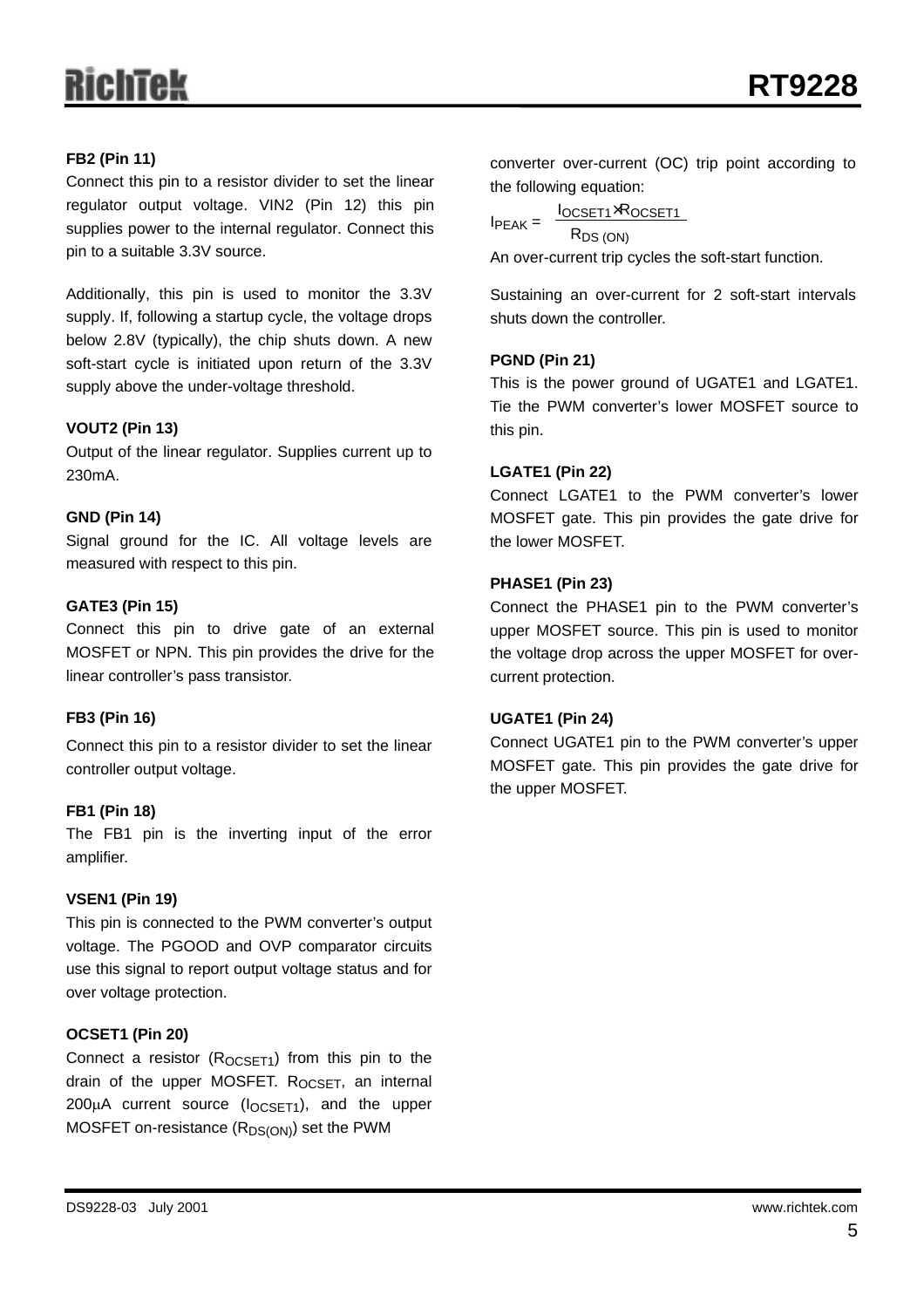|              |                  | <b>Normal OUT1 Voltage</b> |              |                  |                |
|--------------|------------------|----------------------------|--------------|------------------|----------------|
| VID4         | VID <sub>3</sub> | VID <sub>2</sub>           | VID1         | <b>VIDO</b>      | <b>DACOUT</b>  |
| $\pmb{0}$    | $\mathbf{1}$     | $\mathbf{1}$               | $\mathbf{1}$ | $\mathbf{1}$     | 1.30           |
| $\pmb{0}$    | $\overline{1}$   | $\overline{1}$             | $\mathbf 1$  | $\mathsf 0$      | 1.35           |
| $\pmb{0}$    | $\mathbf{1}$     | $\mathbf 1$                | $\pmb{0}$    | $\mathbf 1$      | 1.40           |
| $\pmb{0}$    | $\mathbf{1}$     | $\mathbf 1$                | $\,0\,$      | $\pmb{0}$        | 1.45           |
| $\pmb{0}$    | $\mathbf 1$      | $\pmb{0}$                  | $\mathbf 1$  | $\mathbf{1}$     | 1.50           |
| $\pmb{0}$    | $\mathbf 1$      | $\pmb{0}$                  | $\mathbf 1$  | $\pmb{0}$        | 1.55           |
| $\pmb{0}$    | $\mathbf 1$      | $\pmb{0}$                  | $\pmb{0}$    | $\mathbf 1$      | 1.60           |
| $\pmb{0}$    | $\mathbf{1}$     | $\pmb{0}$                  | $\pmb{0}$    | $\pmb{0}$        | 1.65           |
| $\pmb{0}$    | $\pmb{0}$        | $\mathbf{1}$               | $\mathbf{1}$ | $\mathbf 1$      | 1.70           |
| $\pmb{0}$    | $\pmb{0}$        | $\mathbf{1}$               | $\mathbf 1$  | $\mathbf 0$      | 1.75           |
| $\pmb{0}$    | $\mathbf 0$      | $\mathbf{1}$               | $\pmb{0}$    | $\mathbf{1}$     | 1.80           |
| $\pmb{0}$    | $\pmb{0}$        | $\mathbf{1}$               | $\pmb{0}$    | $\mathbf 0$      | 1.85           |
| $\pmb{0}$    | $\mathbf 0$      | $\mathbf 0$                | $\mathbf 1$  | $\mathbf 1$      | 1.90           |
| $\pmb{0}$    | $\pmb{0}$        | $\pmb{0}$                  | $\mathbf 1$  | $\mathbf 0$      | 1.95           |
| $\pmb{0}$    | $\pmb{0}$        | $\pmb{0}$                  | $\pmb{0}$    | $\mathbf 1$      | 2.00           |
| $\pmb{0}$    | $\mathbf 0$      | $\pmb{0}$                  | $\pmb{0}$    | $\boldsymbol{0}$ | 2.05           |
| $\mathbf 1$  | $\mathbf 1$      | $\mathbf{1}$               | $\mathbf 1$  | $\mathbf{1}$     | <b>INHIBIT</b> |
| $\mathbf{1}$ | $\mathbf{1}$     | $\mathbf{1}$               | $\mathbf{1}$ | $\pmb{0}$        | 2.10           |
| $\mathbf 1$  | $\mathbf 1$      | $\mathbf 1$                | $\pmb{0}$    | $\mathbf 1$      | 2.20           |
| $\mathbf 1$  | $\mathbf 1$      | $\mathbf{1}$               | $\pmb{0}$    | $\pmb{0}$        | 2.30           |
| $\mathbf{1}$ | $\mathbf 1$      | $\pmb{0}$                  | $\mathbf{1}$ | $\mathbf 1$      | 2.40           |
| $\mathbf{1}$ | $\mathbf 1$      | $\pmb{0}$                  | $\mathbf{1}$ | $\mathbf 0$      | 2.50           |
| $\mathbf 1$  | $\ddagger$       | $\pmb{0}$                  | $\pmb{0}$    | $\mathbf 1$      | 2.60           |
| $\mathbf 1$  | $\mathbf 1$      | $\mathbf 0$                | 0            | $\mathbf 0$      | 2.70           |
| $\mathbf 1$  | $\mathbf 0$      | $\mathbf 1$                | $\mathbf 1$  | $\mathbf 1$      | 2.80           |
| $\mathbf 1$  | $\mathbf 0$      | $\mathbf 1$                | $\mathbf{1}$ | $\mathbf 0$      | 2.90           |
| $\mathbf{1}$ | $\pmb{0}$        | $\mathbf 1$                | $\pmb{0}$    | $\mathbf 1$      | 3.00           |
| $\mathbf 1$  | $\mathbf 0$      | $\mathbf{1}$               | $\pmb{0}$    | $\mathbf 0$      | 3.10           |
| $\mathbf{1}$ | $\pmb{0}$        | $\pmb{0}$                  | $\mathbf 1$  | $\mathbf 1$      | 3.30           |
| $\mathbf{1}$ | $\mathbf 0$      | $\pmb{0}$                  | $\mathbf{1}$ | $\pmb{0}$        | 3.30           |
| $\mathbf 1$  | $\pmb{0}$        | $\pmb{0}$                  | $\pmb{0}$    | $\mathbf 1$      | 3.40           |
| $\mathbf 1$  | $\mathbf 0$      | $\pmb{0}$                  | $\pmb{0}$    | $\mathbf 0$      | 3.50           |

**Table 1. VOUT1 Voltage Program**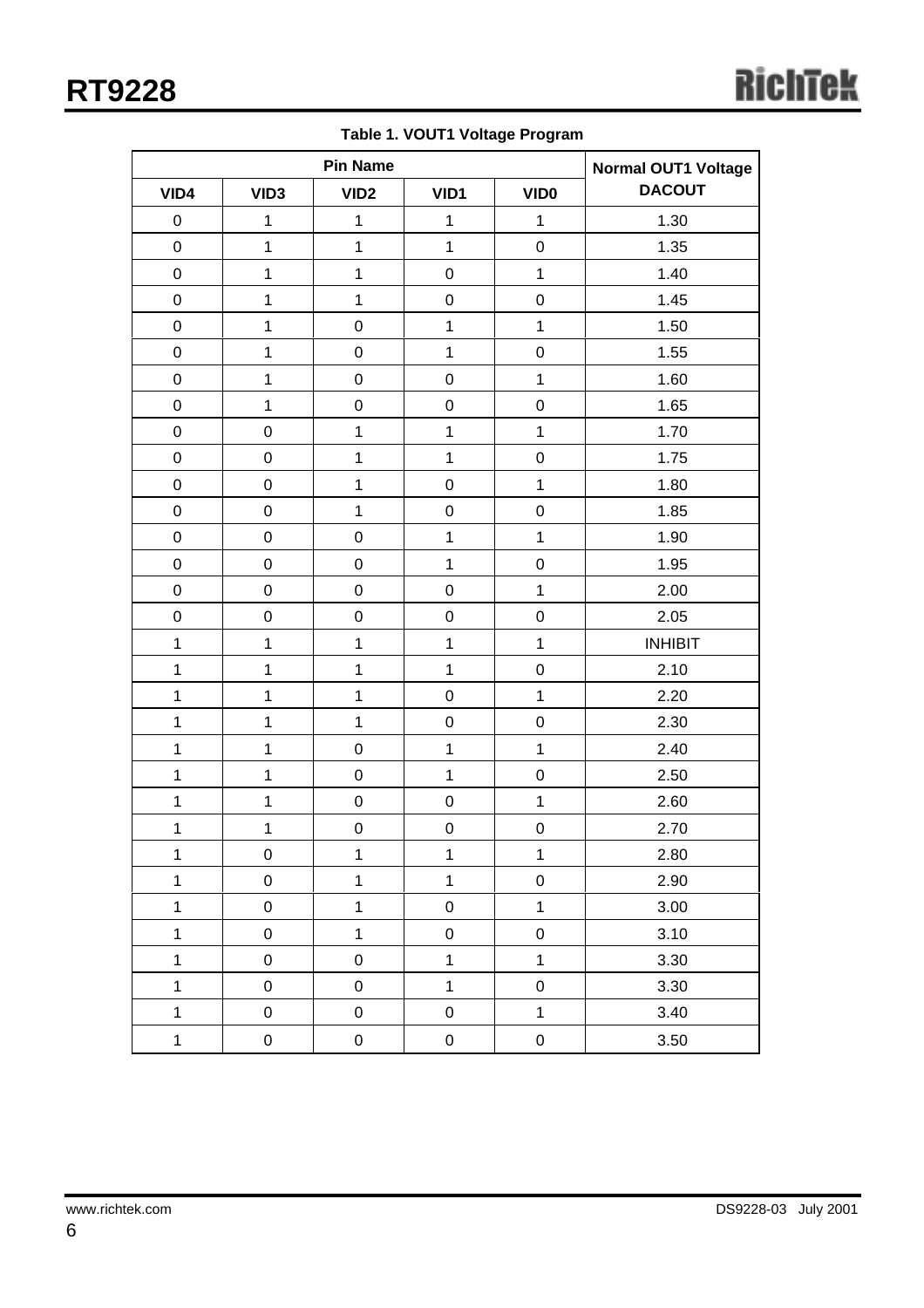## **Typical Application Circuit**

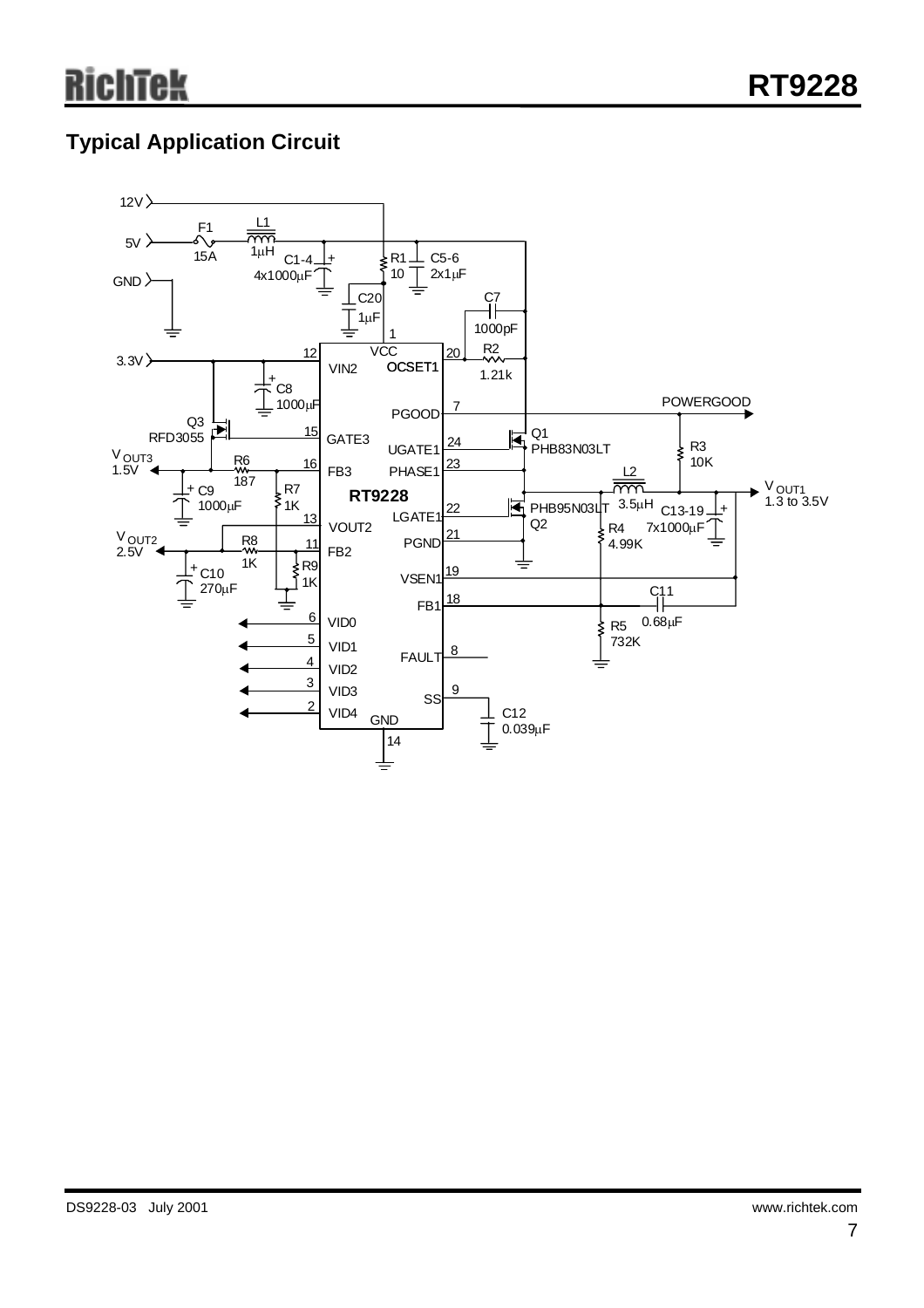## **Package Information**





|               |        | <b>Dimensions In Millimeters</b> | <b>Dimensions In Inches</b> |            |  |
|---------------|--------|----------------------------------|-----------------------------|------------|--|
| <b>Symbol</b> | Min    | <b>Max</b>                       | Min                         | <b>Max</b> |  |
| A             | 15.189 | 15.596                           | 0.598                       | 0.614      |  |
| B             | 7.391  | 7.595                            | 0.291                       | 0.299      |  |
| С             | 2.362  | 2.642                            | 0.093                       | 0.104      |  |
| D             | 0.330  | 0.508                            | 0.013                       | 0.020      |  |
| F             | 1.194  | 1.346                            | 0.047                       | 0.053      |  |
| Н             | 0.229  | 0.330                            | 0.009                       | 0.013      |  |
|               | 0.102  | 0.305                            | 0.004                       | 0.012      |  |
| J             | 10.008 | 10.643                           | 0.394                       | 0.419      |  |
| M             | 0.381  | 1.270                            | 0.015                       | 0.050      |  |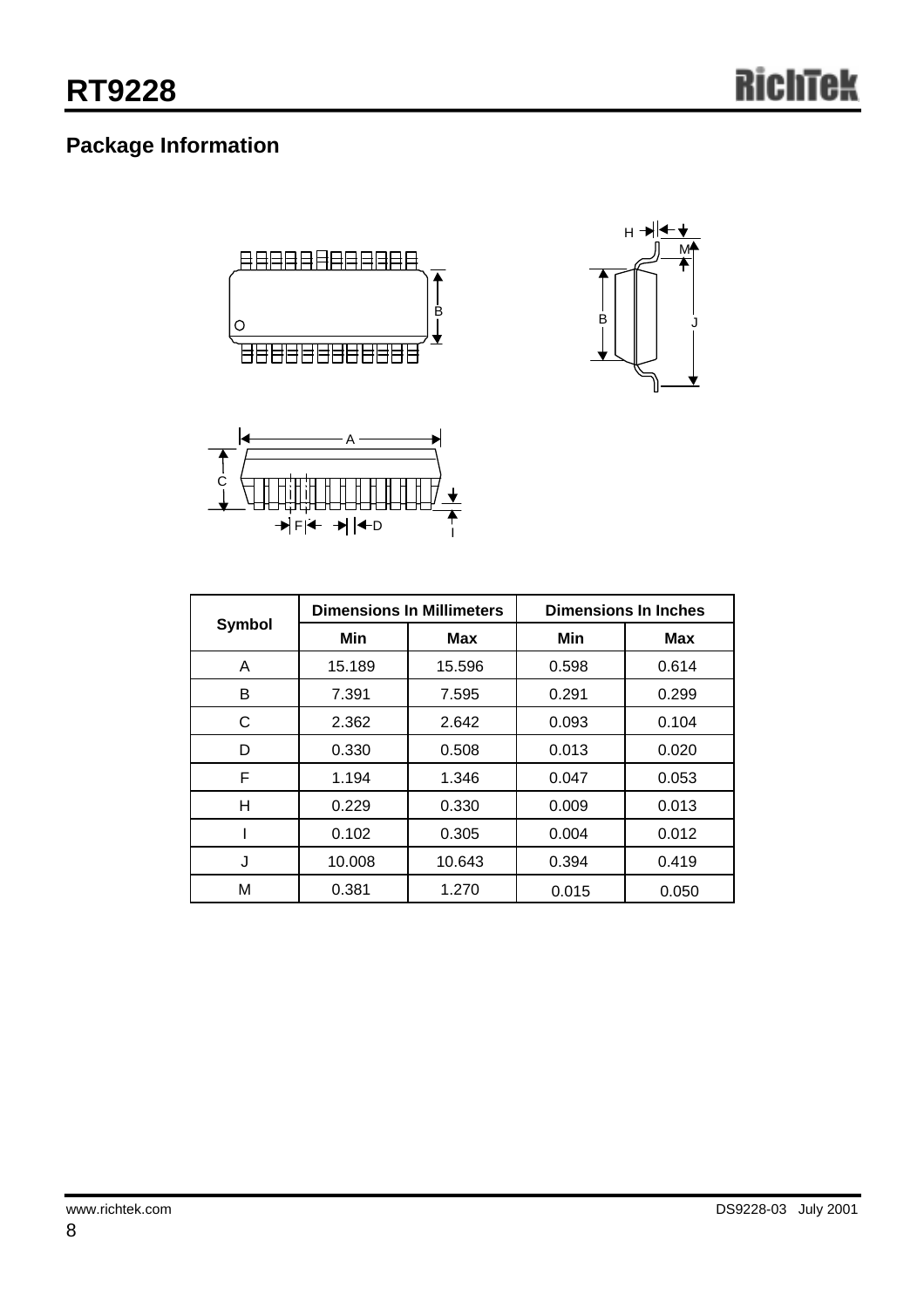## **RichTek**